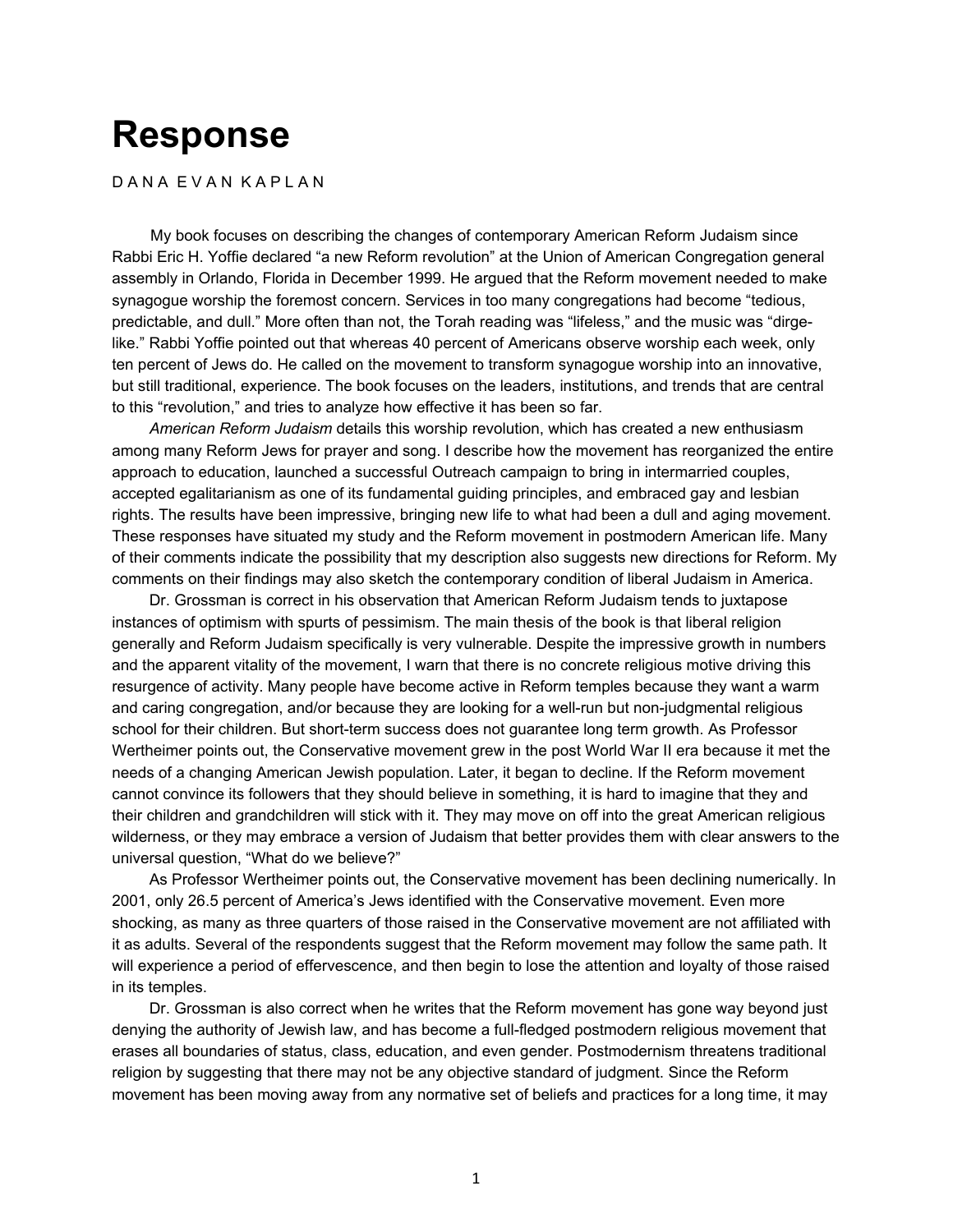be the postmodern denomination par excellence. Since we cannot discriminate true from false, or right from wrong, everything becomes a question of what generates a spiritual feeling.

Movement leaders are aware that this can be a problem. Rabbi Janet Marder, the president of the Central Conference of American Rabbis, writes in the current CCAR newsletter that ". . . we have failed to inculcate among Reform Jews an understanding of religion that is rooted in humility rather than narcissism." Rabbi Marder argues that Judaic ritual should ideally connect us with a tradition that is infinitely older, deeper, and vaster than ourselves. It should be a discipline to which we subject ourselves and which would then mold our character in positive ways that meet sacred ideals. But contemporary American culture stresses the need to fulfill our personal whims, and religion has tended to focus on the service of ourselves rather than of God.

Rabbi Ellenson points out that both he and I—and indeed everyone on this panel—are both insiders and outsiders. An insider has a religious commitment to the group that he or she is studying and seeks to promote the interest of that belief system, and its religious organizations. It is true that much of my perspective has been molded as a result of working as a congregational rabbi as well as a scholar of American Judaism. I did explain in my preface that I could not possibly claim to be an outsider. I studied at the Hebrew Union College and have served as a Reform rabbi in a number of places in the United States, as well as in South Africa, Australia, and Israel. I have been fortunate to have had wonderful support from my congregation, Temple B'nai Israel, in Albany, Georgia.

My work has benefited from my personal religious upbringing and experience. I grew up in a Reform family, but I attended an Orthodox day school from kindergarten through sixth grade. While I cherish the religious autonomy of Reform Judaism, I have always sought out the intensity that I experienced in Orthodoxy. I have been disappointed. Rabbi Ellenson also has had both Reform and Orthodox experiences, and he may share my sense of feeling torn between two worlds.

Both Rabbi Ellenson and Professor Wertheimer mention my reliance upon written documents. *American Reform Judaism* is intended to be a book about the intellectual, institutional, and political aspects of the movement. In order to achieve this goal, I studied the writings and speeches of the institutional and intellectual leaders. I also described general trends including how congregants as a group seemed to respond to various initiatives. Professor Wertheimer, Rabbi Weinreb, and Rabbi Hirsh all criticize me for writing a study of the leaders rather than the entirety of the movement, suggesting that my book blurs or even ignores the distinction between folk and elite religion.

I don't think it is true that I ignore the average Reform congregant, but the book is not intended as a sociological study of Reform congregants. What emerges clearly from some of the responses is that it is not enough to understand what the leadership of the Reform movement believes and practices. Indeed, only 43 percent of those who self-identify as Reform actually belong to Reform temples. Professor Wertheimer's criticism indicates that he wants me to have written a different book. He has had the opportunity to oversee a series of very well-executed sociological studies of the Conservative movement, which were published in *Jews in the Center: Conservative Synagogues and their Members*. That book involved a team of scholars working with a generous grant from the Pew Charitable Trusts over the course of several years. I could not possibly replicate those efforts. His recommendation that there needs to be more research done on "the Reform amcha" similar to what he has done on the Conservative movement is well-taken.

Professor Wertheimer wrote me that "My motive was not only to address your book but also the Reform leadership, which as I noted, was once far more interested in self-study than it is today. Why do we know the least about the largest of the movements? Orthodoxy and Conservative Jews have been scrutinized; even the tiny Reconstructionist movement did a survey of its members, but not the Reform movement. Harsh or not, I believe the questions I pose in my last paragraph are critical for evaluating the current state of the Reform movement and the larger community."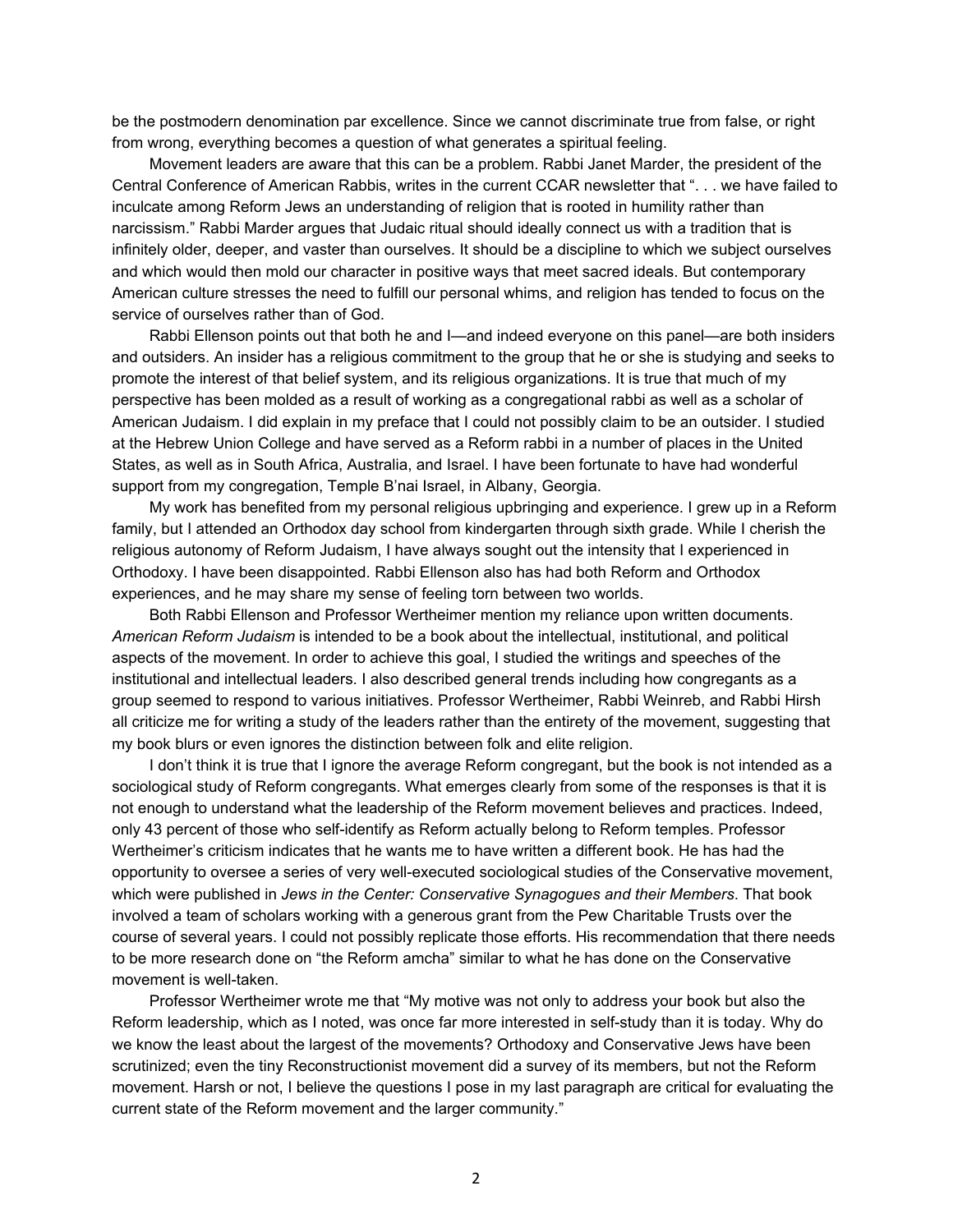Professor Leonard Saxe of the Cohen Center for Modern Jewish Studies at Brandeis University is currently studying the 2000–2001 NJPS with an eye on what it can tell us about American Reform Jews. He comments that, "I should note that it's been tough to get support for doing studies of Reform Jews from either the URJ or by prominent Reform Jews. Perhaps the clearest rejection I received was from one Reform Jewish leader. He told me at one point that he/the movement was interested in 'teaching Torah, not collecting statistics.' I told him that I thought it was regrettable—that he and his congregational counterparts were teaching Torah to a very small fraction of those who claimed to be Reform (and whom the movement counts in each of its press releases)." Another scholar, Dr. Bruce A. Phillips of HUC-JIR in Los Angeles, is currently studying the 2000-2001 NJPS in terms of what it shows about Reform Jewish identity.

Many of the respondents comment on my argument that the Reform movement needs a coherent theology. The goal of the Reform movement is to help contemporary American Jews to affirm their Judaism in meaningful ways, while at the same time, participating fully in an openly pluralistic society. In order to do that, they need to have a clear vision of their religious faith and what their God demands of them.

Some argue that communal leaders need to avoid becoming strait-jacketed into a narrow theological viewpoint. Rabbi Ellenson is correct that Rabbi Isaac Mayer Wise was successful precisely because of his ideological flexibility. By saying different things to different people at the same time, he was able to build the broad coalition necessary to establish the institutions of the Reform movement. This same ideological flexibility has proved useful in a variety of contexts and time frames. Despite my comments that the Reform movement lacks a clearly formulated and compelling ideology, the movement has grown and continues to grow.

I guess that I take it for granted that the Reform movement needs to be flexible. I point out the problem inherent in that flexibility, not because I believe that we should become ideologically rigid, but because I want to make people aware of the potential dangers of our admirable and necessary flexibility. I favor change, and I believe that change is necessary. But I argue that the lack of standards poses a longterm threat.

One of the central arguments in the book is that Reform Judaism cannot thrive if it remains a lowtension religious movement. In my study, I draw on the views of sociologist Rodney Stark and his school, which applies rational choice theory to religious actions. Rational choice theory considers individual behavior to function between structural constraints and individual preferences. The structure determines the constraints under which individuals can act. Within these constraints, people can choose various directions. Rational choice theory suggests that they will choose what is most rational. In terms of religion, it would seem logical that people would choose low-cost, low-demand religious denominations that allow them the most freedom. These "low tension" denominations should logically be the strongest. But this turns out not to be the case, since high-cost, high-tension religious groups can actually be stronger because they increase the production of "collective religious commodities."

I agree with Rabbi Ellenson that being too rigid ideologically can make it harder to build a religious movement, especially in the free-wheeling United States of America. My point was not to urge ideological conformity, but rather to warn against theological anarchy. Especially with the decline of Jewish ethnicity that has been recorded in recent surveys, it becomes even more important to have something that can unify Reform Jews. If virtually every type of belief is condoned, then how is a child growing up in a Reform temple to make sense of the mixed messages that he or she is receiving? It would seem that children are only going to want to affiliate with their denomination of birth at a later stage of life if they come away from their childhood experience with a clear sense of what their temple believes in and a conviction that they want to perpetuate that belief system.

Rabbi Hirsh states that *American Reform Judaism* focuses almost exclusively on the Reform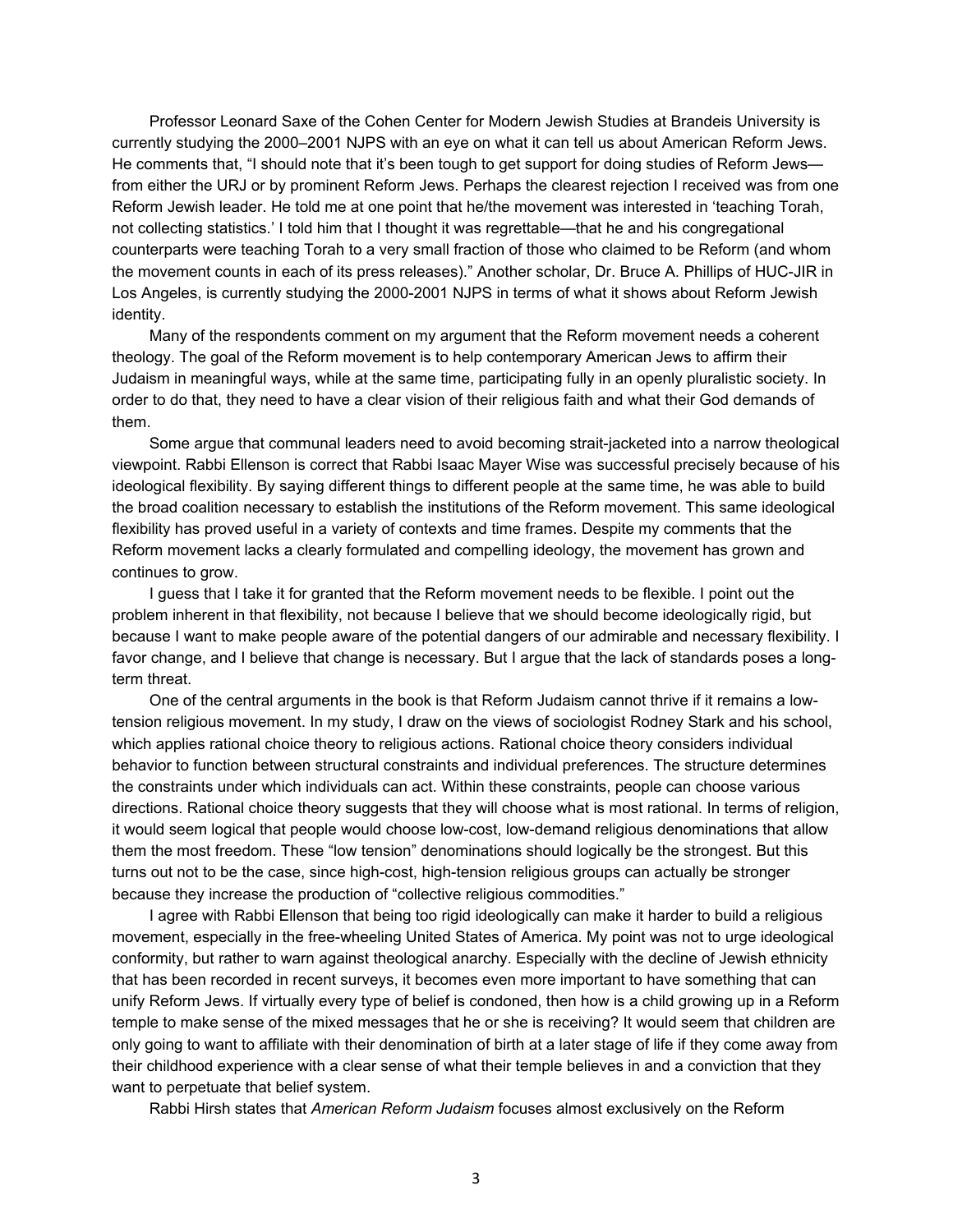movement. He argues that what is happening in Reform Judaism can only be understood in the broader context of American Judaism and religion. He calls the Reform movement "the identified patient," the member who can be used to identify the problems of the entire family. He would have liked a book that described the Reform movement in a much broader context. My book, however, was intended to describe and analyze the Reform movement alone. The book is broad in the sense that it covers virtually every contemporary trend that affects the Reform movement. But I consciously and deliberately attempt to avoid too many direct comparisons. Writing an expansive comparative study is an important task, but I felt that first it was necessary to describe the state of Reform Judaism. I now plan to write a book on contemporary American Judaism as a whole. Just this past Friday, Columbia University Press emailed me that their faculty board had approved my new book proposal, tentatively entitled *The Reinvention of Judaism*.

Rabbi Hirsh felt that I should have addressed the humanistic challenge that the Reconstructionist movement poses. He feels that when I talk about trying to make it clear to Reform Jews what their God demands of them, that I am making "a literally incoherent statement." He explains that "if modernity forces us to confront anything, it is that 'God' doesn't demand anything of us. Our ancestors thought God demanded something, and said so, but we now know those are human words and human laws, and I would argue that the Reform/your attempt to put a theology at the center of a solution fails to reckon with (as Mordecai Kaplan would say!) the reality that outside of a certain type of Orthodox Judaism, for non-Orthodox Jews to say 'God demands/God commands' is to perpetuate a literary fiction. That is where, in my opinion, Reconstructionism has an alternative to offer: not what 'God demands' but what does the Jewish community offer, how does Jewish living help sanctify, how can Jewish religion help me deepen my self-awareness and sense of responsibility? In other words, we need a vision of Jewish living, not Jewish theology." I completely disagree. In my book, I discuss, in great detail, the sociological theory behind "church growth," which describes how there needs to be a strong theological justification to motivate religious followers.

Orthodox respondents suggest that the problems that the Reform movement is facing are inherent in our way of life. They believe that God requires us to observe Halakha, and this would mold our lives in every way. Orthodox Jews tend to focus on the particulars of Jewish observance. While Reform Jews see detailed ritual regulations as trivial, Orthodox Jews see each small Halakha as contributing toward the building of a strong and committed faith. If we kept kosher—strictly—we would not be able to wander away from our community. If we refrained from driving to synagogue on Shabbat, then we would not be able to settle in remote corners of our towns and cities, but rather, would have to find a place to live within easy walking distance of a shul. In short, our problems are a direct consequence of our beliefs and practices.

But sometimes Orthodox leaders think that the Reform movement is moving towards Orthodoxy when it is not. This is because Reform, in Professor Wertheimer's words, is moving in two directions at the same time. A classic example can be found in the opening comments of *Tradition*, the journal published by the Rabbinical Council of America, a centrist Orthodox group. *Tradition* editor Rabbi Emanuel Feldman had heard about the new Reform Platform in 1999, and he commented that Reform "seems to have begun, very quietly, to emulate the ways of the Orthodox." While he noted a number of trends that struck him as highly undesirable, he expressed hope that the Reform movement might turn towards the observance of mitzvot rather than the "mindless mantras du jour." But just as his article was being completed on a hopeful note, the 2000 CCAR Conference, held in Charlotte, North Carolina, recommended rabbinic officiation at gay and lesbian unions. Rabbi Feldman was incensed, "My hope has now been shown to have been credulous and naive." Rather than moving toward Torah and mitzvot, "Reform has now lurched into a morass from which it will be difficult to extricate itself" (Emanuel Feldman, "Reform of Reform? A Talmudic Reading," *Tradition* Vol. 34 No. 2 (Summer 2000): 8.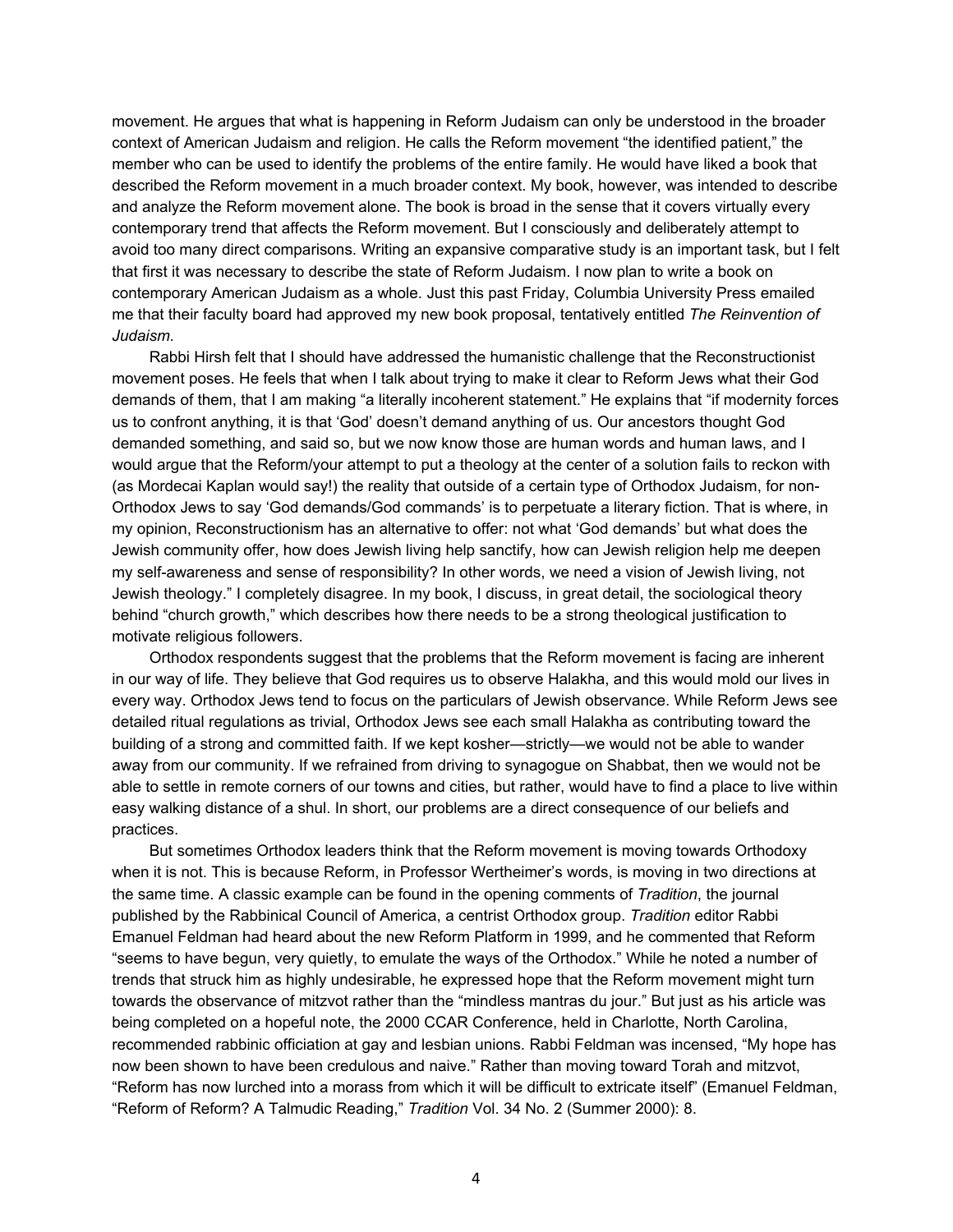Rabbi Tzvi Hersh Weinreb tries to avoid this type of polemic. He is gentle and friendly, eschewing harsh invective. This makes his commentary all the more useful and interesting. He contrasts Reform rhetoric about pluralism with the institutional uniformity and ideological conformity of the actual movement. Professor Wertheimer also alludes to the possibility that the Reform movement may not be as tolerant and broad-minded behind closed doors as it is in its official publications. Both are correct to a certain degree. The Reform movement is an American religious movement and has the institutional organization appropriate for this type of religious group. Orthodoxy is composed of a far more diverse group of groups who have retained a far greater degree of autonomy than anything imaginable in the Reform movement. When the Reform movement talks about autonomy and individuality, it is referring to the right and indeed the obligation of the individual to choose what is religiously meaningful for him or her.

Rabbi Weinreb is correct in his analysis that Orthodoxy is a grassroots up movement whereas reform is a top-down movement. Rabbi Yoffie stresses that the Reform movement is a well-balanced partnership between the professional rabbinic leadership and the lay leaders. This is true, but Orthodoxy has a much more knowledgeable and dedicated membership base beyond the 5 or 10 percent who serve as lay leaders. Here is one place where the two movements differ enormously.

Yet throughout his reading of *American Reform Judaism*, Rabbi Weinreb was continually thinking about how a similar book on Orthodoxy would be constructed. He states that it could not be written in the same manner, organized around several central themes. There is too much diversity in Orthodoxy to allow for such an approach. Orthodoxy doesn't have the same central institutions nor the same set of theological principles. He notes that a book on Orthodoxy would stress the central role of the family. His comment tells us that more research should be done on the Reform Jewish family and the impact that family dynamics have on religious beliefs and behavior. Most of the anecdotal reports that I assembled in the course of writing the book were negative. One father of grown children told me that none of his children had any interest in Judaism. "It's my own fault, really. We never did anything in the home and when I took them to Sunday school, I dropped them off and went to play tennis." But some Reform families do have a rich religious life in the home.

Even more intriguing was Rabbi Weinreb's contrasting of the inner religious sense of obligation felt by the typical Orthodox Jew with the lack of such an internal demand or pressure felt by most Reform Jews. I am sure that many Reform rabbis would disagree with me, but I would tend to agree with his analysis. We spend most of our time trying to analyze the social reality of the day in order to try to adjust our programming to attract congregants' interest. The final product is less our understanding of contemporary Judaism and more our strategy for reaching out to the disaffected and uninterested.

Hanging over his entire analysis is the specter of patrilineal descent. When I was growing up in Waterbury, Connecticut, the Reform Temple Israel was composed mostly of German Jews and their descendents. I only knew one family in which the mother was not born Jewish and she had converted. Today, that Reform congregation no longer exists. Instead, there is a new Reform Temple in a suburb which is composed almost entirely of intermarried couples. The Orthodox do not and will not recognize the children of non-Jewish mothers—or even of non-Jewish born female non-Orthodox converts to Judaism—and therefore do not recognize an increasing percentage of Reform Jews as Jewish. I was glad Rabbi Weinreb included a number of commonalities that exist between Orthodox and Reform, although even here the differences far outweigh the similarities. Our conceptions of bar mitzvah, for example, are so different as to make our mutual commitments to the ceremony almost meaningless.

One comparison that Rabbi Weinreb did not make was the differing emotional attachment to the State of Israel. The 2000–2001 NJPS has a startling statistic—only 22 percent of Reform Jews feel emotionally attached to Israel. Orthodox Jews, on the other hand, remain deeply committed and connected to Eretz Yisroel.

Rabbi Waskow compliments me (I think) for whispering the truth about what Reform Judaism needs.